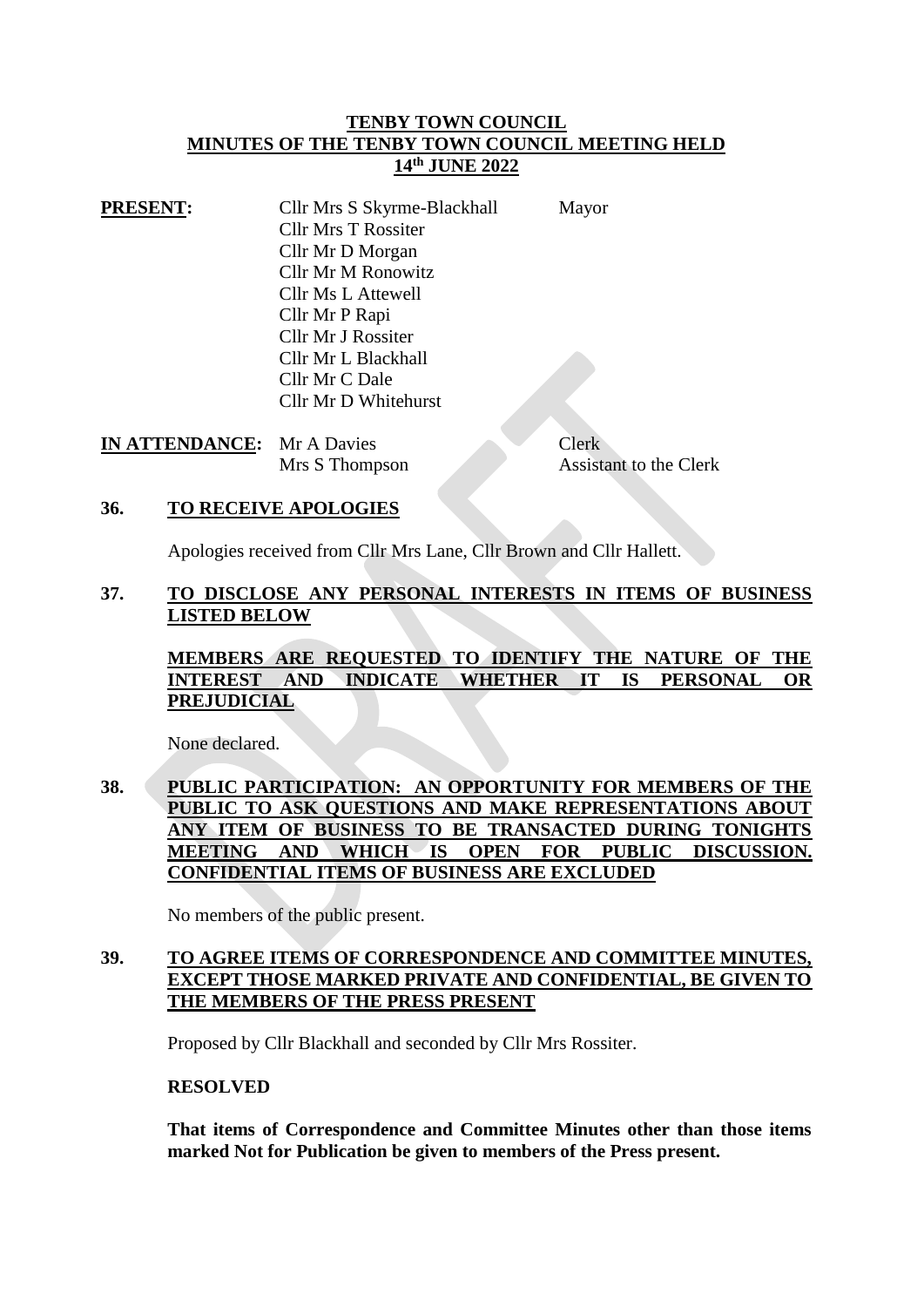### **40. CONFIRMATION OF MINUTES**

**Resolved that the Minutes of the Tenby Town Council Annual General meeting held 13th May 2022 be confirmed and signed as accurate.**

### **41. CONFIRMATION OF MINUTES**

**Resolved that the Minutes of the Extra-ordinary meeting of Tenby Town Council held 24th May 2022 be amended to add 'winter months specifically' to comments made by Cllr Morgan then confirmed and signed as accurate.**

### **42. CONFIRMATION OF MINUTES**

Due to the assistant being unwell, these Minutes of the Adjourned Annual General Meeting/Mayor Making were not ready to be presented before council this evening. Minutes of the Tenby Town Council Adjourned meeting held on  $10<sup>th</sup>$  June 2022 will be confirmed at the next meeting.

## **43. MATTERS ARISING FROM THE MINUTES FOR INFORMATION ONLY**

**Page 5 Item 7 - Planning Committee:** The Clerk told councillors that a planning meeting had been scheduled to take place on  $7<sup>th</sup>$  June but as there were no plans to discuss at that time, the meeting did not take place. Since then, two plans have been received which need to be considered and comments submitted to PCNPA by 30<sup>th</sup> June 2022.

Although given dispensation by the planning officer until after the next meeting scheduled for  $12<sup>th</sup>$  July, would members like to have a meeting before then to deal with these two plans?

If so, what day and time would suit members of Planning Committee bearing in mind the Clerk needs 5 clear days to legally notify members of the meeting. Cllr Dale confirmed that any time after 5pm is convenient to him but Cllr Rapi was unable to attend at this time. It was agreed that the meeting of the Planning Committee take place at 7pm on Tuesday, 21<sup>st</sup> June 2022.

Also, in relation to TTC's Planning Committee, in her County Councillor capacity Cllr the Mayor, Cllr Mrs Skyrme-Blackhall has been appointed to the National Parks Committee, and would be attending, and making decisions at Development Control meetings.

As such, although she had been informed by PCC Monitoring Officer that she could still serve on TTC's planning committee, for openness and transparency and to avoid any 'pre-determination' she had decided to step away from TTC's planning committee.

The Chair of the planning committee would now be nominated and agreed at the meeting on Tuesday but the Clerk told councillors that the Mayor would have to be replaced on the planning committee as its membership was seven councillors. Cllr Dai Morgan said he would like to be considered.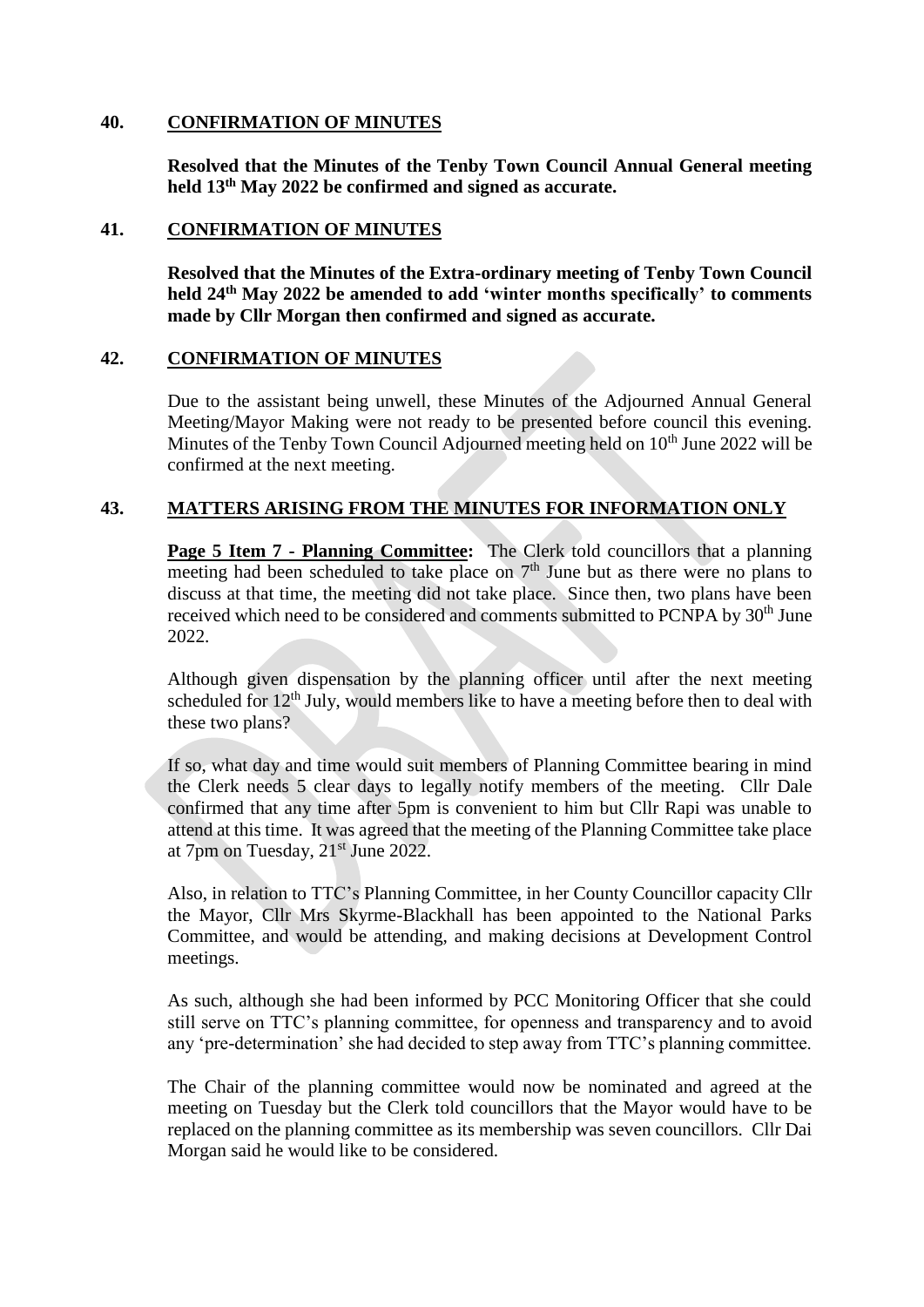### **RESOLVED**

**That Cllr. Morgan be appointed to the planning committee to replace the Mayor.**

## **44. TO CONSIDER THE FOLLOWING ITEMS OF CORRESPONDENCE AND AGREE ACTION IN RESPONSE TO PROPOSALS (NOTE: A NUMBER OF LETTERS WERE RECEIVED DURING THE PRE-ELECTION PERIOD AND COULD NOT BE CONSIDERED EARLIER AS A RESULT)**

### **a. Resident of Upper Hill Park – Mayor's comments regarding 'sustainability'**

With respect, said the Mayor, she does indeed understand the meaning of the word. She also has a great understanding of the word community - with no community we would have no lifeboat crews, no church congregations, no jobs and that was what she saw as 'sustainability' – the sustainability of our local community.

She felt letter should be noted.

### **RESOLVED**

### **That the letter be noted.**

**b. Resident of St Mary's Street – Policing of anti-social behaviour and Tenby's reputation as a family reort (initial letter dated 28th March and follow-up letter dated 4th April)**

Cllr Ronowitz believes this to be an isolated incident adding that Tenby is marketing itself as a family tourist destination quite successfully. He suggested this is a policing matter.

Cllr Dale reiterated the importance of the communication between council and police with more frequency needed. The community must be informed. This information must get out into the community.

Cllr Mrs Rossiter agreed with fellow councillors. If visitors come to Tenby and stay in the centre of town, then there will be noise. Pubs get the blame for drinking and rowdy behaviour but people drink prior to actually going out. This gives us a black mark but it is out of our control.

The Clerk told members that he had noted comments previously made about communication and had liaised with the police. A conversation had been had and the Sergeant acknowledged that a police officer will be present at our next meeting on 5 th July 2022 and such meetings would become more regular. Operation Lion had already started on Jubilee Bank Holiday, with 7 additional officers covering the area at weekends.

Cllr Rapi suggested inviting the letter writer to come along to that meeting and all members felt it was a good idea.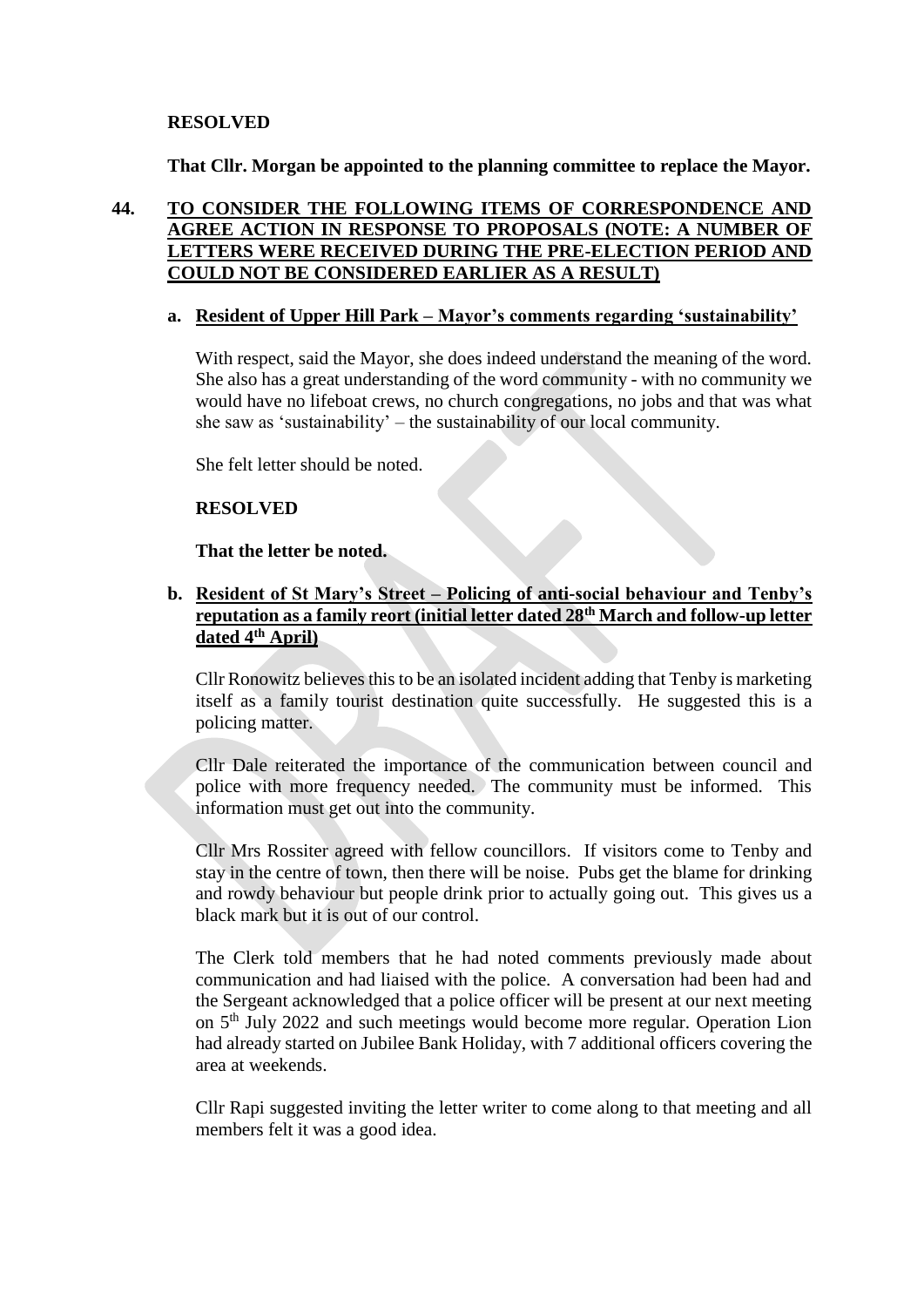## c. **PCNPA – Tree Planting to Commemorate the Pembrokeshire Coast National Parks 70th Anniversary**

Cllr Blackhall recalled that a conversation had been had on this during the time of the previous council and the Civic Society had suggested a joint meeting with us and others in order to take the matter forward.

Cllr Dale asked if it would be appropriate to put this in Tenby Observer.

Cllr Dale would like to make a point about the Tenby Observer and their approach to the recent local elections. He was asked for £50 from them to print his picture and election address during the election campaign. He felt that a letter needed to go to the 'paper to say this was a highly inappropriate approach which could adversely affect the public profile of those candidates who were unable to pay the fee. He felt the press should be reporting on elections as news and not expect candidates to pay for it.

The Clerk told members that the Area Ranger indicated in his letter that he would be happy to meet with councillors to discuss the tree planting scheme.

#### **RESOLVED**

**That the area Ranger be contacted with the view to arranging a joint meeting with the town council and members of the Civic Society.**

#### **d. De Valence Trust Heating Boiler**

Cllr Rapi explained the situation and how the De Valence were struggling on and that assistance from TTC would be greatly appreciated. TTC had initially had the boiler fitted but it appeared that it had been signed off as in working order when it was not.

Cllr Blackhall said this was an ongoing partnership between the Trust and TTC and we should continue to support them.

Covid had effected all venues not just here, but no additional support had been given by TTC to the Trust during various lockdowns. As such he absolutely supports meeting this additional cost.

In the past, we and the Trust have not always gone through normal processes and there is a letter later on the Agenda in relation to the De Valence. We need council members and Trustees sitting down together to see where we are and the next stage of our success.

Cllr Blackhall proposed meeting the net cost of the boiler repair in full and also setting up a separate informal meeting with Trustees to talk about next stages and how we can continue to support them.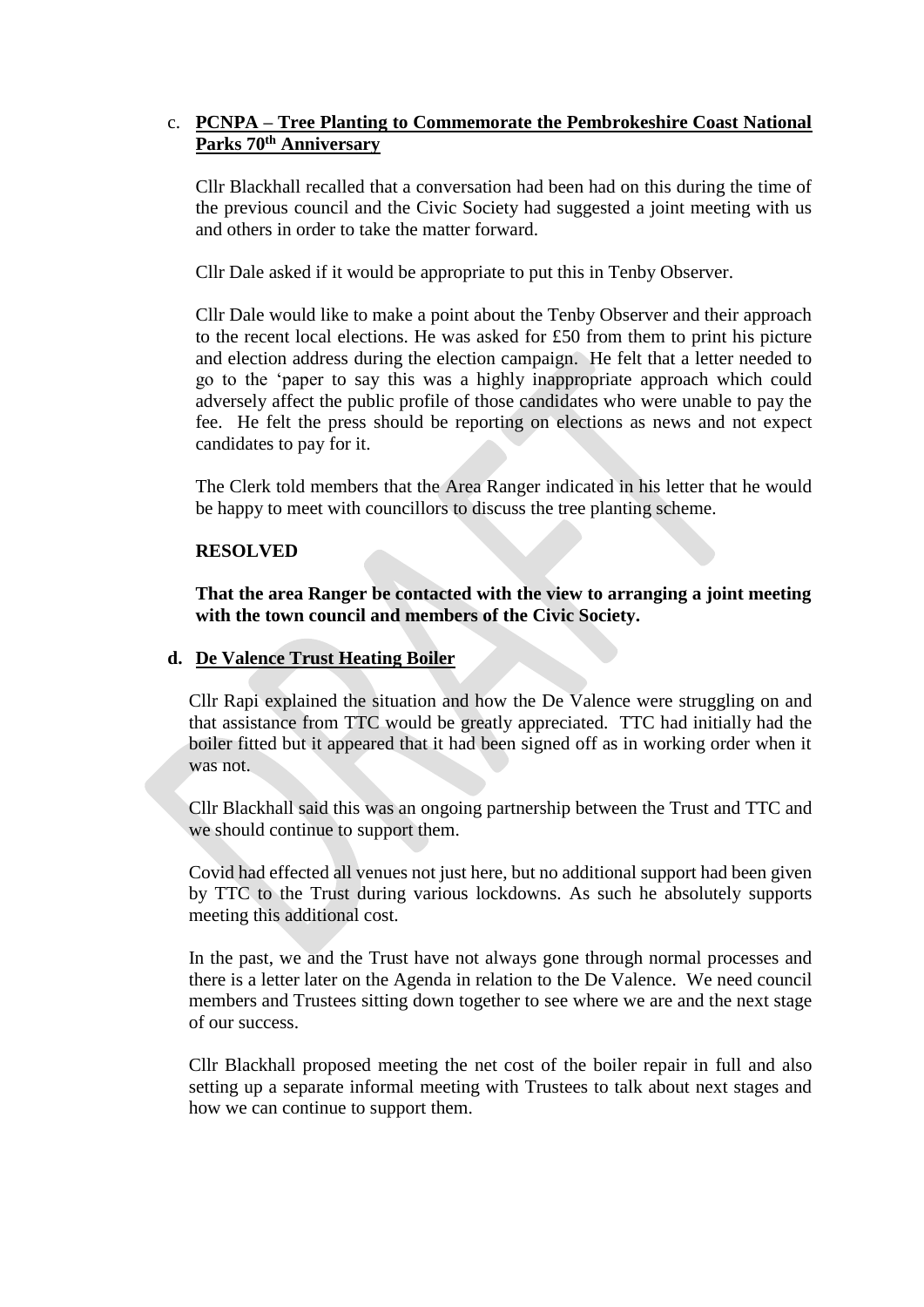Cllr Dale and Cllr Ronowitz asked Cllr Rapi why was the person who installed the boiler originally was not being pursued. The Clerk confirmed that he was no longer trading.

Cllr Ronowitz seconded Cllr. Blackhall's proposal.

### **RESOLVED**

**That under S145 of the LGA1972 a one-off additional grant be given to the Trust to meet the net cost of the boiler repair.** 

### **e. PCC/PCNPA – Invitation to send a representative to an online Green Infrastructure Workshop Friday 1st July 2022**

The Mayor said she was already attending this and will represent TTC.

# 45. **TO RECEIVE THE ACCOUNTS FOR APRIL AND MAY (INCLUDING SCHEDULED PAYMENTS, UNPRESENTED CHEQUES, RECEIPTS, ACCOUNT BALANCE, BUDGET MONITORING TO DATE AND BANK RECONCILIATIONS) AND CONSIDER ANY ISSUES ARISING**

Cllr Ronowitz asked for an explanation of the various 100% budgets not spent? The Clerk explained that this was the total allocation for the year and, as the accounts only covered April and May, this had not been spent as yet.

Cllr Mrs Rossiter proposed accepting the accounts and Cllr Dale seconded.

## **RESOLVED**

**THAT the accounts for April and May (including scheduled payments, unpresented cheques, receipts, account balances, budget monitoring to date and bank reconciliations) be approved.**

## **46. TO CONSIDER REPRESENTATIVES ON OUTSIDE BODIES**

## **i. Correspondence from the De Valence Trust to be taken into consideration during this item**

Cllr Rapi explained that fewer town councillors on the Trust Board would improve its move towards charity status. Cllr Paul Rapi and Cllr Tony Brown are on the Trust in their own right but the Charity Commission feel that they are still town councillors at the end of the day. The Trust suggest that Cllr. Brown be appointed as the town council's representative to maintain a balance of board members acceptable to the Commission

Cllr Blackhall supported maintaining the status quo in relation to Board membership and proposed Cllr Brown be made town council representative. It had been suggested that Mrs Christine Brown be the town council's appointee to acknowledge all she has done, and continues to do, but as she is not a town councillor anymore, she does not feel this would be appropriate.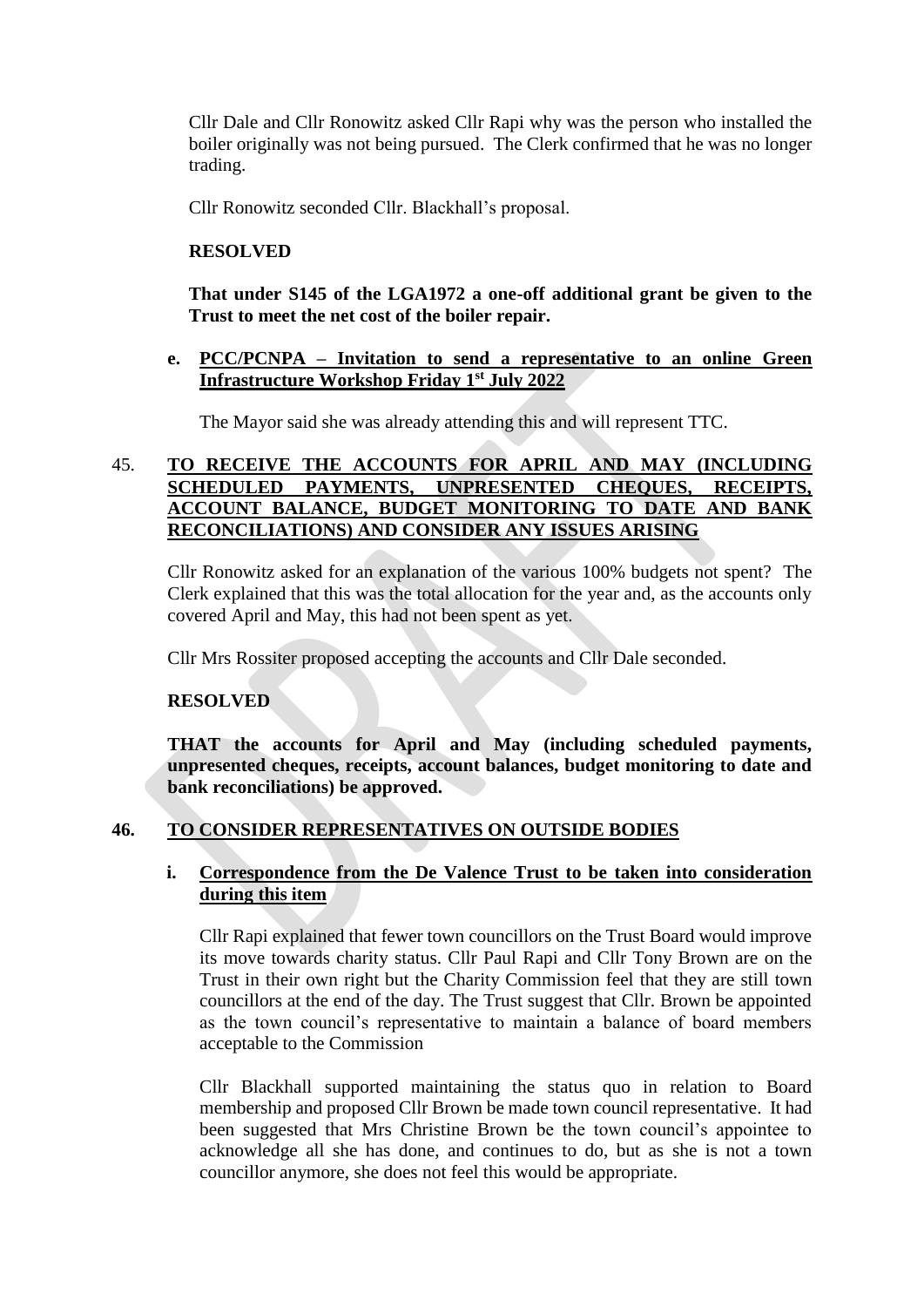Cllr Blackhall proposed. Cllr Mrs Rossiter seconded and

### **RESOLVED**

**That Cllr. Tony Brown be appointed at the Town Council's representative on the Trust Board.**

### **ii. Correspondence from Tenby Museum Trustees to be taken into consideration during this item**

The Mayor said that, although Cllr Hallett is not here tonight, she proposes Cllr Hallett be appointed vice-president as suggested and that Cllr Rapi be the Tenby Town Council representative.

However, she stressed that Cllr. Hallett should be kept fully informed of, and engaged with, museum activities as he is a font of all knowledge related to Tenby.

### **RESOLVED**

### **That Cllr Rapi be the Town Council's representative on the Museum Trustees.**

### **iii. Outside Bodies continued**

### **SEPCHN**

Cllr Blackhall and Cllr Whitehurst have taken over SEPCHN as Secretary and Chair. The Tenby Surgery Practice Manager is invited to attend the next meeting and this meeting will be held at 6pm in the evening in the hope that more will be able to attend. All are welcome to join.

The Mayor proposed Cllr Whitehurst and Cllr Blackhall to be Tenby Town Council Representatives and Cllr Mrs Rossiter seconded.

### **RESOLVED**

**That Cllr Whitehurst and Cllr Blackhall be Tenby Town Council representatives on SEPCHN**

### **European Walled Town**

Cllr Blackhall proposed Cllr Hallett remain our representative and Cllr Rapi seconded.

### **RESOLVED**

**Cllr Hallett remain our representative.**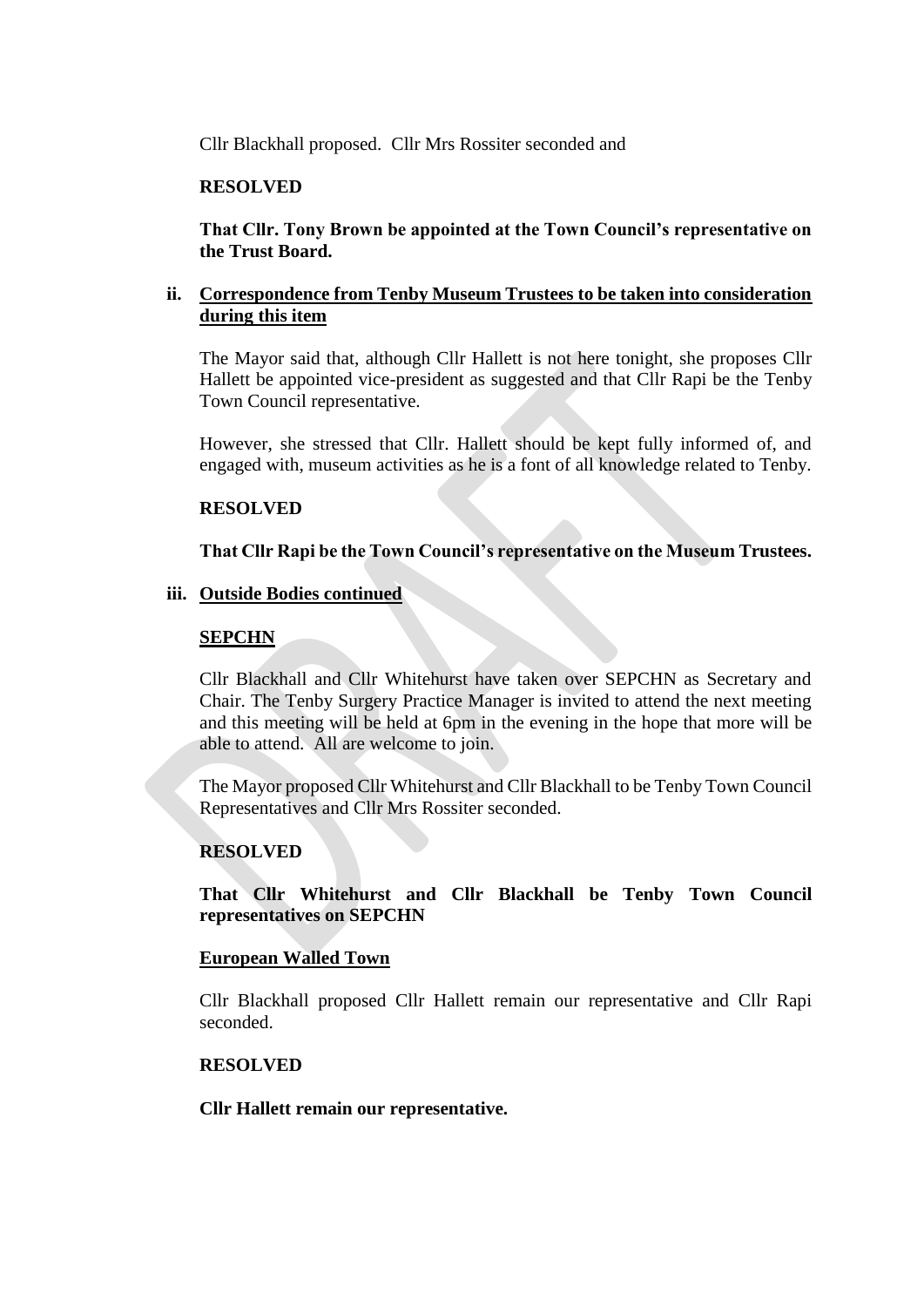# **Tenby Chamber of Trade and Tourism**

The Mayor proposed Cllr Rapi and Cllr Blackhall. Cllr Morgan seconded.

## **RESOLVED**

### **Cllrs Rapi and Blackhall remain our representatives.**

### **Tenby Harbour Users**

The Mayor proposed Cllr Rossiter. Seconded by Cllr Blackhall.

### **RESOLVED**

### **Cllr Rossiter be appointed as our representative.**

### **PLANED**

The Clerk advised that no representative has been sought by this organisation for some considerable time.

### **Tenby Church in Wales VC School**

Mayor proposed Mrs Miranda Davies remain our representative and both Cllrs Mrs Rossiter and Rapi seconded.

## **RESOLVED**

### **Mrs M. Davies remain our representative.**

## **Ysgol Hafan y Mor**

Cllr Blackhall proposed Cllr Rapi and Cllr Ronowitz seconded.

## **RESOLVED**

### **Cllr Rapi remain our representative.**

### **St Teilo's School**

The Clerk told members that former councillor Mr Harry Whitehurst was appointed as our representative and, as a community governor, could continue in this role.

However, he was unsure if, as no longer a councillor, Mr. Whitehurst would be resigning and a replacement sought.

We need notification from Governors' Services as to the position.

As Cllr Rapi is an active church member and he is happy to take on the role if Mr Whitehurst has resigned.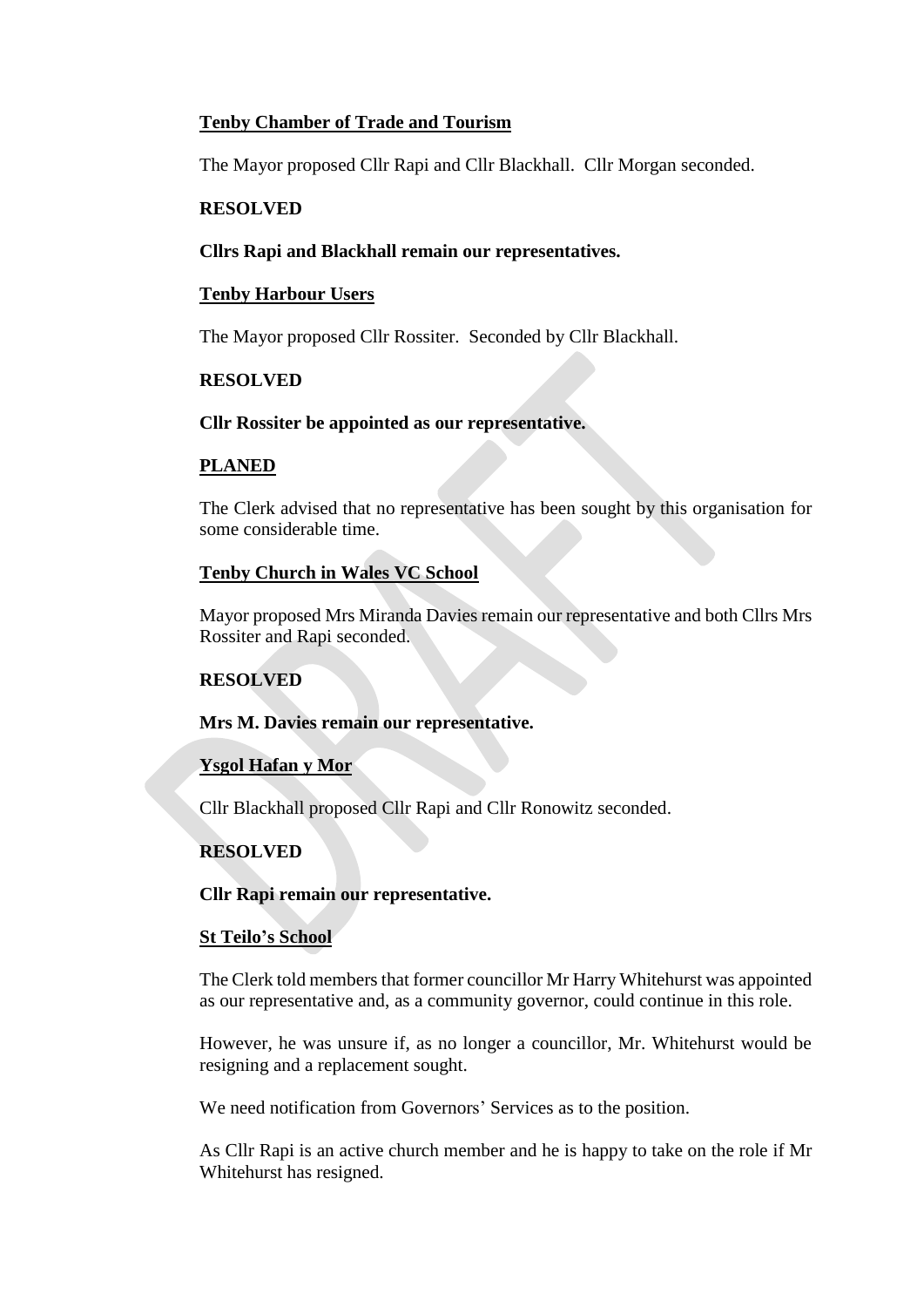#### **RESOLVED**

### **That, should Governors' Services notify us of a vacancy, Cllr. Rapi be nominated without having to bring the matter back to council.**

### **Tenby Charity Trustees**

Cllr Blackhall proposed Cllr Ronowitz to fill the vacancy. The Mayor seconded.

### **RESOLVED**

**Cllr Ronowitz be appointed as one of TTC's representative on the Tenby Charity Trustees.**

### **47. TO APPROVE THE END OF YEAR ACCOUNTS FOR 2021- 2022**

Cllr Blackhall said, just as a general comment, some time ago it was discussed what reserves we hold and it was advised that organisations hold a portion of their expenditure for a year as a contingency.

The Clerk commented that reserves have increased by £20,000 this year as there had been reduced expenditure from previous years as a few projects budgeted for had not been able to be undertaken. Some of this income had been allocated to earmarked reserves while some was unallocated.

Cllr Ronowitz asked as to where reserves need to be. The Clerk replied that Financial Regulations advised 6 months expenditure in reserves and TTC is there now.

Projects that have been earmarked already include things like election expenses, but there is now some slippage in reserves which we could look towards using as EPF match funding and how we can use that money.

Cllr Blackhall said investment advice in relation to reserves may be able to be provided and could form part of a future discussion within the Clerk's network.

Cllr Papi asked how much we are being charged for the elections but the Clerk confirmed that no bill has been received as of yet. He however estimates about £6,000 per ward.

Cllr Blackhall proposed approval of the accounts and Cllr Rapi seconded.

#### **RESOLVED**

**That the Accounts for 2021-22 be approved.**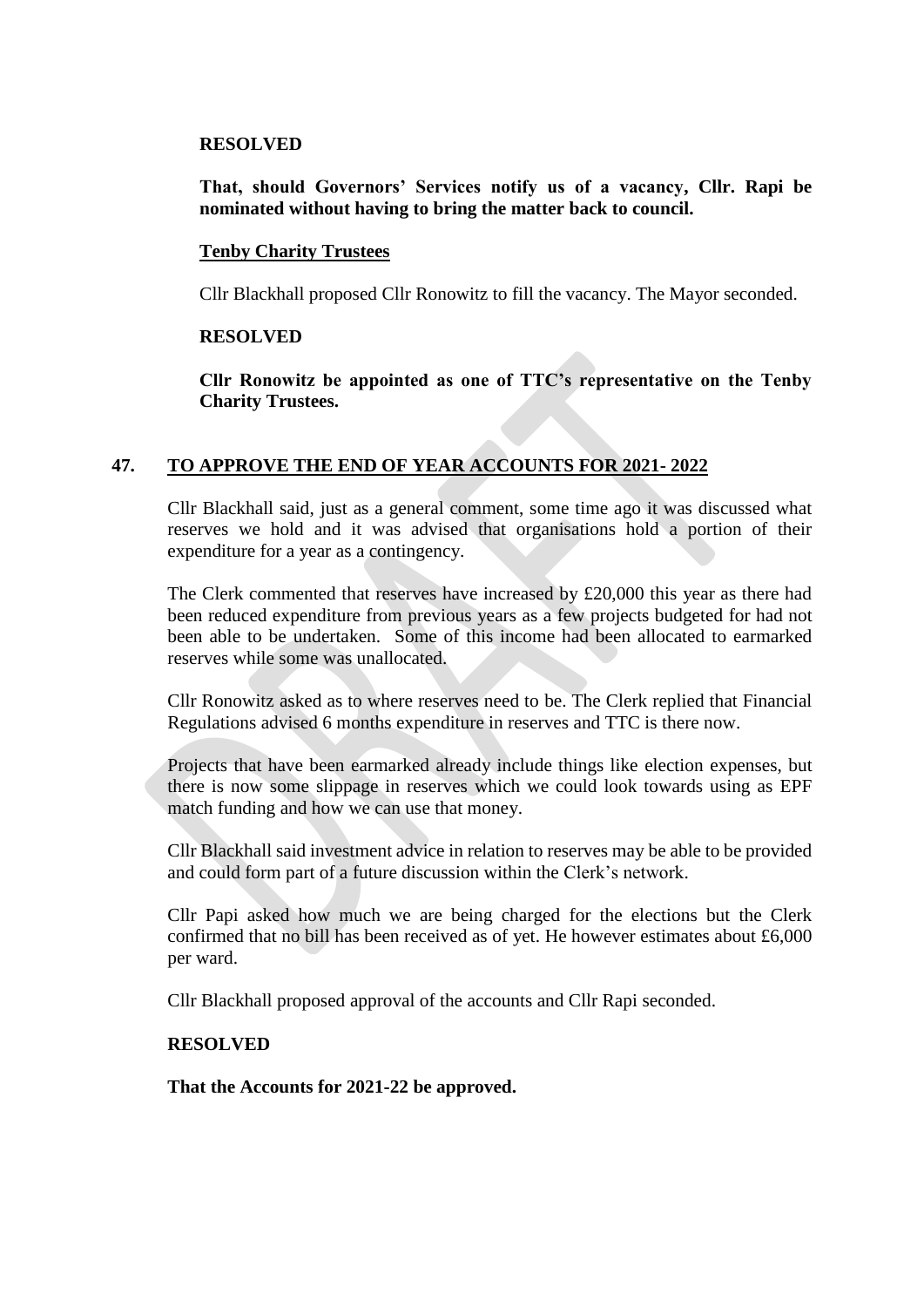# **48. TO CONSIDER THE COMMENTS OF THE INTERNAL AUDITOR IN RELATION TO THE ACCOUNTS ENDING 31ST MARCH 2022 AND AGREE ACTION IN REPONSE TO ANY RECOMMENDATIONS THEREIN**

No issues needed to be raised.

### **RESOLVED**

**That the Internal Auditor's report be received and noted.**

### **49. TO APPROVE THE ACCOUNTING STATEMENTS AND ANNUAL GOVERNANCE STATEMENT FOR SUBMISSION TO EXTERNAL AUDIT FOR END OF YEAR ACCOUNTS 2021-2022**

Cllr Blackhall proposed approval and Cllr Ronowitz seconded.

### **RESOLVED**

**That the accounting statements and annual governance statement for submission to External Audit for end of year accounts 2021-2022 be approved**

## **50. CONSIDER REPRENTATIONS MADE BY MEMBERS OF THE PUBLIC THAT THEY DID NOT RECEIVE POLLING CARDS FOR THE RECENT ELECTION AND AGREE ACTION IN RESPONSE TO PROPOSALS – CLLR MRS LANE**

Item to be held over to next meeting as Cllr Mrs Lane not in attendance this evening.

## **51. TO CONSIDER MAKING A REQUEST TO PEMBROKESHIRE COUNTY COUNCIL FOR THE INTRODUCTION OF TRAFFIC CALMING MEASURES ON THE GLEBE AND AGREE ACTION IN RESPONSE TO PROPOSALS – CLLR MRS ROSSITER**

Cllr Mrs Rossiter has been approached by residents of The Glebe asking if PCC could look at putting traffic calming measures in place and a 5-mph sign. Please let's not accept a reply from PCC that says it's not possible as there hasn't been an accident there, she continued. There are so many more cars about, the children are out playing and cars are driving way too fast. Let's stop the accidents before they happen.

Can we please contact Mr Darren Thomas and ask for a solution, suggested the Mayor? Let's propose he comes to look as this applies to all estates, not just The Glebe. There are so many more cars around now.

Cllr Dale reiterated a point from a previous meeting. What is the point of introducing laws if there is no one to enforce them, he asked? PCC Civil Enforcement Officers need to be around in the evenings too. There are vans that park on double yellow lines on a junction in the evenings and have been doing so for 5 months. Tickets need to be issued.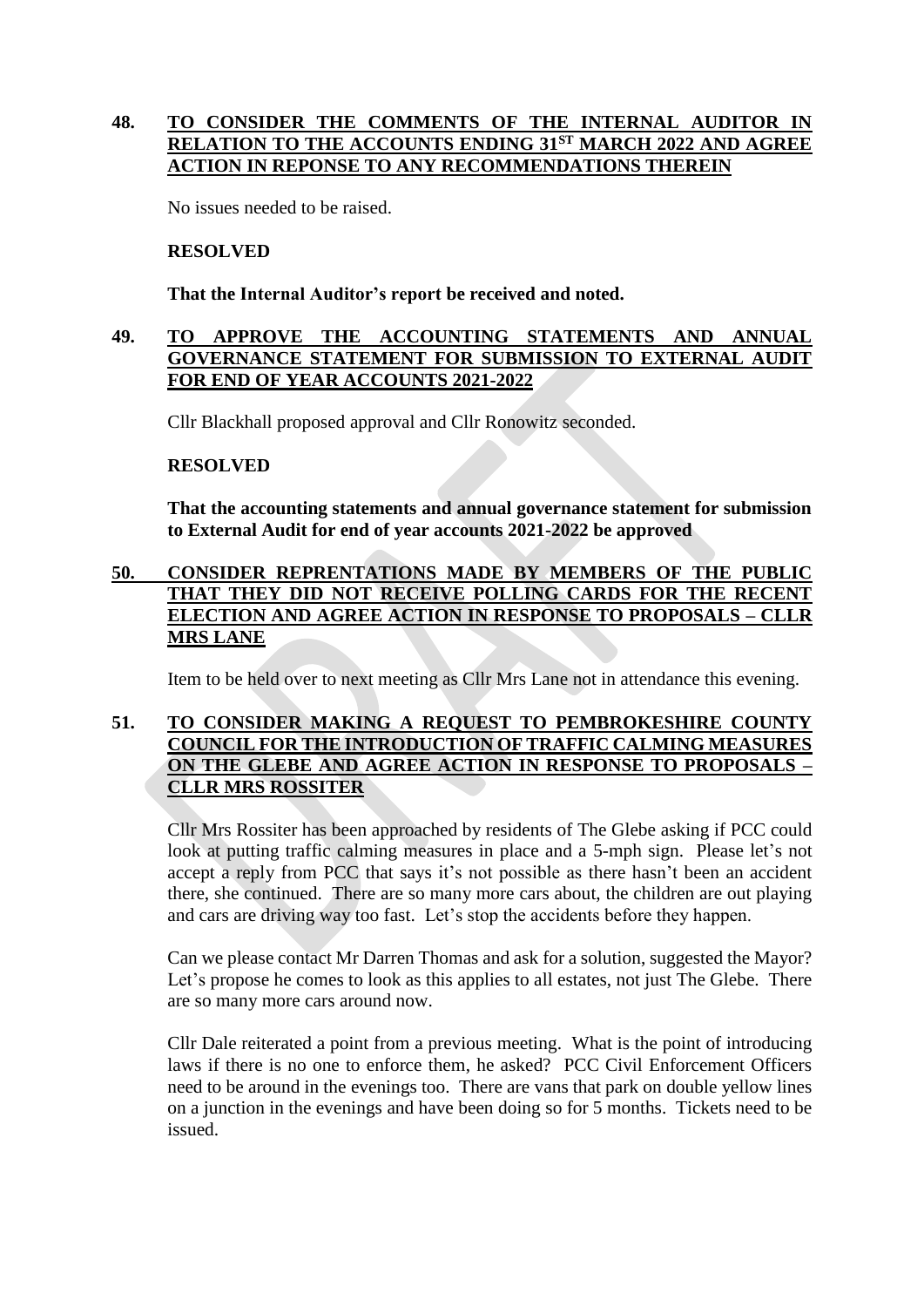The Mayor commented that PCC have engaged 17 new CEOs .Maybe these new officers could be asked to focus on parking issues around the town. She proposed Mr Thomas be invited to look at these issues and consider traffic calming measures. There simply isn't enough parking spaces on any of the estates. Many families have more than two cars and they are all trying to park.

Cllr Blackhall said, aside from the suggestion of Cllr Mrs Rossiter for the Glebe, let's look at other estates, have a separate discussion around parking. We as a council need to have a discussion. Let's make it an agenda item for next meeting.

Cllr Dale referred to the vans not only parking on double yellow lines but also on the pavement, a pavement that has just been repaired because people were parking on it.

All this needs to be addressed.

Cllr Rapi recalls that a scheme was introduced in St Dogmael's last year to make it 20 mph and he believed that all towns were to have a 20 mph roll out through the Welsh Government.

Cllr Mrs Rossiter proposed TTC write a letter to PCC asking that traffic calming measures and a 5-mph sign be considered. The Clerk said he was unsure if a 5-mph limit was able to be imposed, but we could ask for the lowest possible limit.

Is it illegal to park on the pavement, asked Cllr. Dale? The Clerk said that it was not yet in Wales but Welsh Government were bringing forth legislation to make it so.

Cllr. Mrs Rossiter's proposal was seconded by Cllr Whitehurst who suggested traffic calming would give drivers less opportunity to speed.

### **RESOLVED**

**That TTC write to Mr. Darren Thomas, PCC to invite him to meet with members on site to consider introducing traffic calming measures and reduced speed limits at The Glebe.**

## **52. TO CONSIDER MAKING A REQUEST TO PCC TO LOOK AT THE INTRODUCTION OF ROAD SAFETY MEASURES ON HEYWOOD LANE FROM TUDOR WAY TO THE CLICKETTS INCLUDING IMPROVED VISIBILITY, TRAFFIC CALMING AND PROVISION OF A FOOTPATH AND AGREE ACTION IN RESPONSE TO PROPOSAL – CLLR MRS ROSSITER**

Cllr Mrs Rossiter has been approached by residents of Oakridge Acres. Visibility on pulling out of the estate is extremely limited and there is a suggestion that the 20 mph limit outside the schools on Heywood Lane should be extended down to The Clicketts for safety reasons

Also it was suggested a mirror be placed opposite the Oakridge Acres junction to improve visibility. Residents are prepared to sign a petition in support of this.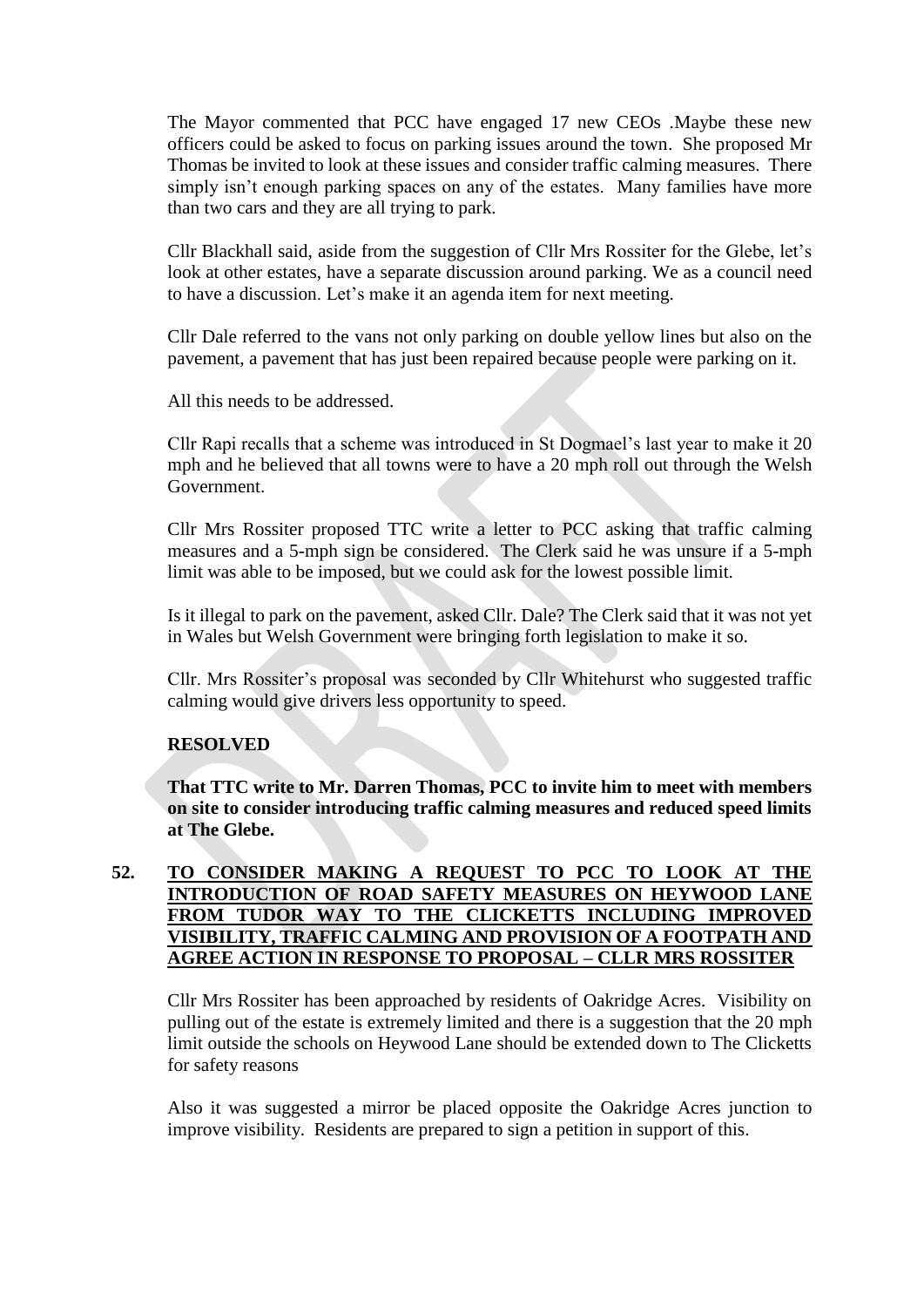Cllr. Mrs Rossiter also felt there needs to be a pavement to offer youngsters a safe route to walk from the rugby field to the Clicketts playing fields. PCC could work with the Tenby Rugby Club to look at funding possibilities to provide a safe walkway.

Cllr Ronowitz agreed, the possibility of a pavement could also alleviate parking problems if a deal between the Club and the schools were agreed whereby parents could park at the ground and walk safely to the schools to collect children. This would help solve the awful traffic and parking issues we continually get complaints about. A safe path and parking at Tenby Rugby Club could solve a lot of problems.

Cllr Dale agreed with Cllr Mrs Rossiter, adding that as a motorcyclist himself, when approaching the junction along the Marsh Road from the swimming pool and turning right up Heywood Lane, the speeds at which he noticed people come round that blind spot are unbelievable.

Cllr Rapi commented that the grass having grown is not helping matters.

### **RESOLVED**

**That TTC contact Mr, Darren Thomas, PCC to ask him to look at the introduction of road safety measures on Heywood Lane from Tudor Way to The Clicketts including improved visibility, traffic calming and provision of a footpath.**

# **53. TO CONSIDER ANY FINANCIAL OFFICER/CLERK'S ITEMS AND TO AGREE ACTION IN RESPONSE TO PROPOSALS**

## **Street Care Trading Application**

The Clerk had received an application which needed a response before 20<sup>th</sup> June 2022. The usual caricaturist who had a pitch by the Five Arches was seeking to move to Tudor Square outside St Mary's Church. He was requesting a street trading licence for a 2m by 2m shelter with operational times from 11 am to 7 pm during pedestrianisation.

Cllr Ronowitz, although recognising that some councillors may feel very differently to him, believes it is good to have these sorts of activities around during the summer. It is good that PCC is taking some control and charging these traders as he considers them to be an attraction for the town. Many youngsters have a family holiday picture done to take home. He felt the same about the hair braiders.

Cllr Blackhall sees the point about attractions but it can be like the Wild West when they appear. They come from outside, take money and go away. There is an opportunity to create an attraction but he was not sure the current situation allows it.

He did sometimes wonder why we are asked for an opinion when quite often no notice is taken of our thoughts. He feels this is not an appropriate pitch and it is too long to be sited there every day. However, he did commend the applicant for actually going through the proper channels and doing it the right way, rather than just turning up.

Cllr Dale agrees with Cllr Ronowitz in theory but like Cllr Blackhall, he does not think it is the right pitch. He will even audition buskers if needed! Some are very good but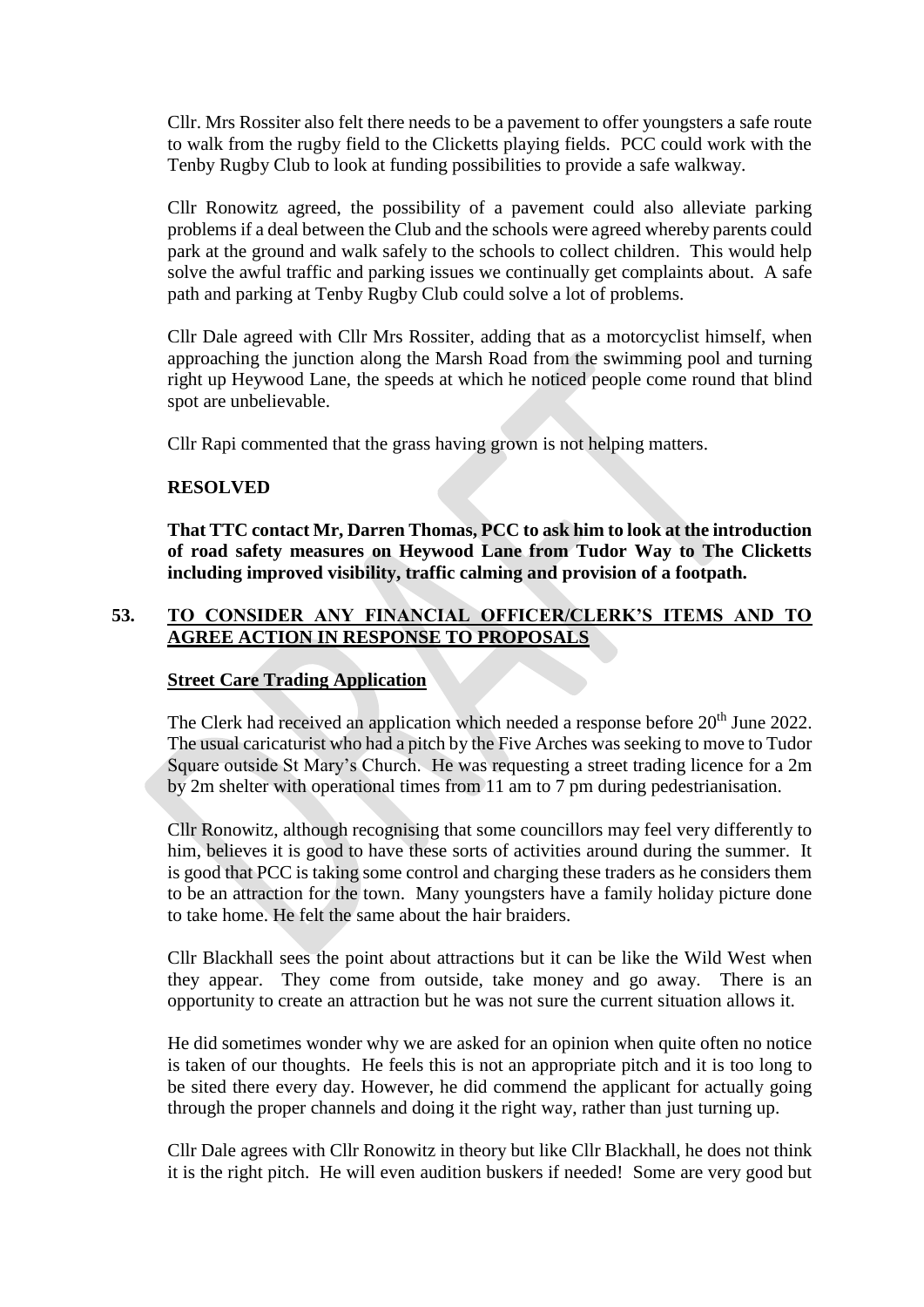other are not. He was also concerned when they perform outside St. Mary's as he felt this was inappropriate.

The Mayor agrees with everyone, adding that there are already issues with a certain café encroaching further and further beyond gates of St Mary's. There had been three funerals recently and one resulted in the family getting most upset as mourners were coming out. Some places are simply not appropriate for street trading.

A stall outside the church would be in poor taste agreed Cllr Ms Attewell.

Cllr. Blackhall felt the Five Arches was a 'cracking' spot for the caricaturist and he was not causing an obstruction. With regard to the environs of the church, some trading on the street have been unpleasant when approached.

Cllr Mrs Rossiter said that for years we have been trying to get rid of them. They don't pay rates and it was unfair on local businesses. The Clerk explained that this gentleman was not like the hair braiders, tattooists and the like. He was applying for a designated pitch which he would be paying a fee for.

Cllr Ronowitz proposed that Mr Marc Owen did not grant consent for a licence outside the church as it was inappropriate. He suggested an allocated area where these traders could go so some control could be enforced.

Cllr Blackhall agreed with the sentiment of creating pitches where we want them to go. However, there was still the fact that certain folk were not covered by street trading regulations and will still turn up. He had particular reservations about one group whose activity seemed to be a co-ordinated business based in England.

Cllr Rapi felt we should make it clear that the church is an area that should not be used. It is inappropriate to have entertainment there. There is a similar situation with St Teilo's Church and the Bush Inn having outside seating opposite, it is inappropriate.

Cllr Blackhall believes there are arrangements with the café previously referred to that, when there is a wedding or funeral at St Marys', the café does not have its chairs outside. There could be the possibility for a similar situation between St Teilo's Church and the Bush Inn. This may be worth exploring.

Returning to the street trading licence we consider that the proposed area is not an appropriate location for this enterprise. Why not leave it outside the Five Arches, proposed the Mayor.

Why is he wishing to move asked Cllr Attewell?

Cllr Rapi seconded the proposal

### **RESOLVED**

**That PCC be informed that TTC would not be in favour of granting a street trading licence in this location as the close proximity to St. Mary's Church would be inappropriate.**